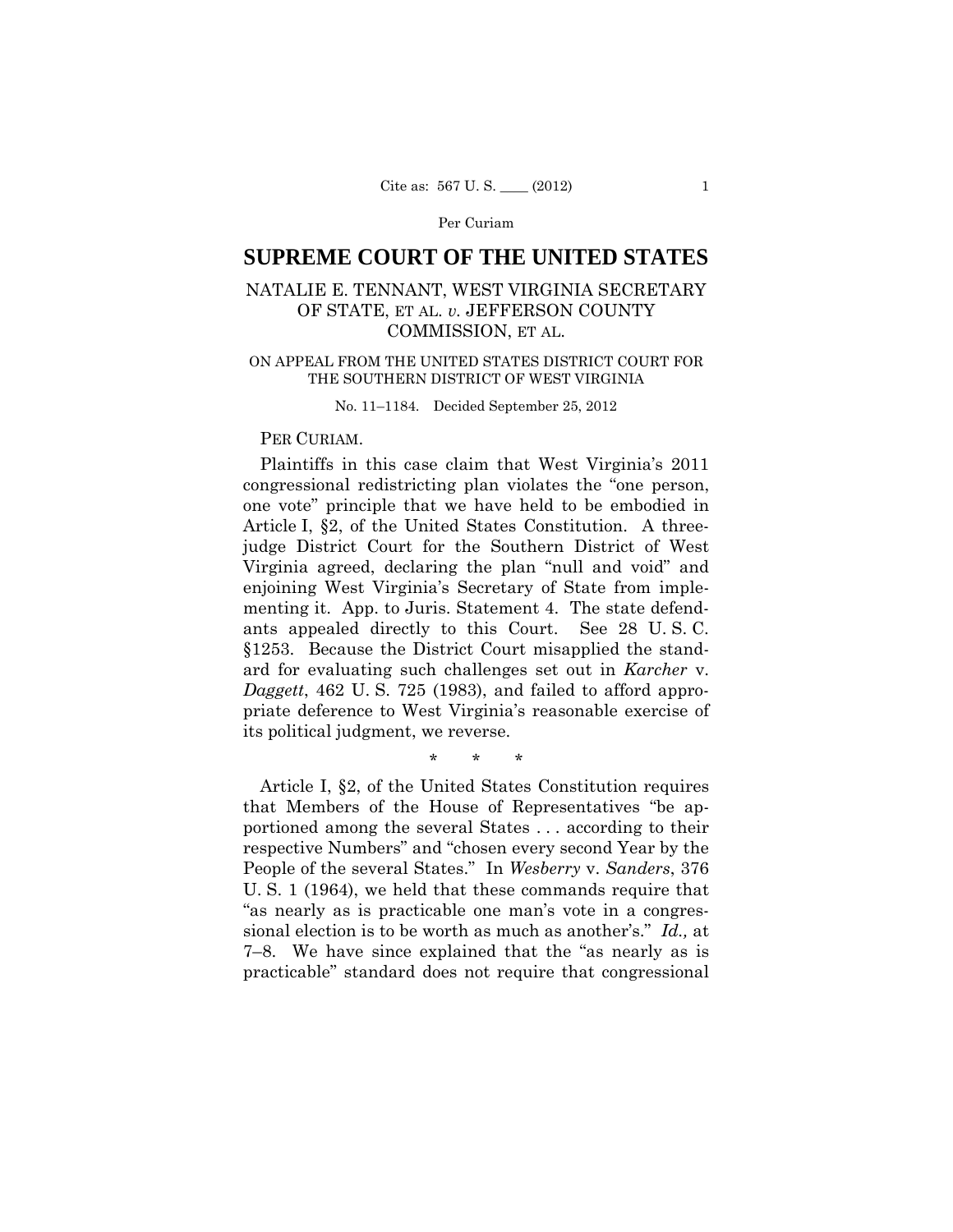districts be drawn with "precise mathematical equality," but instead that the State justify population differences between districts that could have been avoided by "a goodfaith effort to achieve absolute equality." *Karcher*, *supra*, at 730 (quoting *Kirkpatrick* v. *Preisler*, 394 U. S. 526, 530– 531 (1969); internal quotation marks omitted).

*Karcher* set out a two-prong test to determine whether a State's congressional redistricting plan meets this standard. First, the parties challenging the plan bear the burden of proving the existence of population differences that "could practicably be avoided." 462 U. S., at 734. If they do so, the burden shifts to the State to "show with some specificity" that the population differences "were necessary to achieve some legitimate state objective." *Id.,* at 741, 740. This burden is a "flexible" one, which "depend[s] on the size of the deviations, the importance of the State's interests, the consistency with which the plan as a whole reflects those interests, and the availability of alternatives that might substantially vindicate those interests yet approximate population equality more closely." *Id.,* at 741. As we recently reaffirmed, redistricting "ordinarily involves criteria and standards that have been weighed and evaluated by the elected branches in the exercise of their political judgment." *Perry* v. *Perez*, 565 U.S. (2012) (*per curiam*) (slip op., at 4). "[W]e are willing to defer to [such] state legislative policies, so long as they are consistent with constitutional norms, even if they require small differences in the population of congressional districts." *Karcher*, *supra*, at 740.

In this case, plaintiffs claim that West Virginia's redistricting plan, adopted following the 2010 decennial United States census, violates Article I, §2, of the United States Constitution and, separately, the West Virginia Constitution. The 2010 census did not alter West Virginia's allocation of three congressional seats. But due to population shifts within the State, West Virginia nonetheless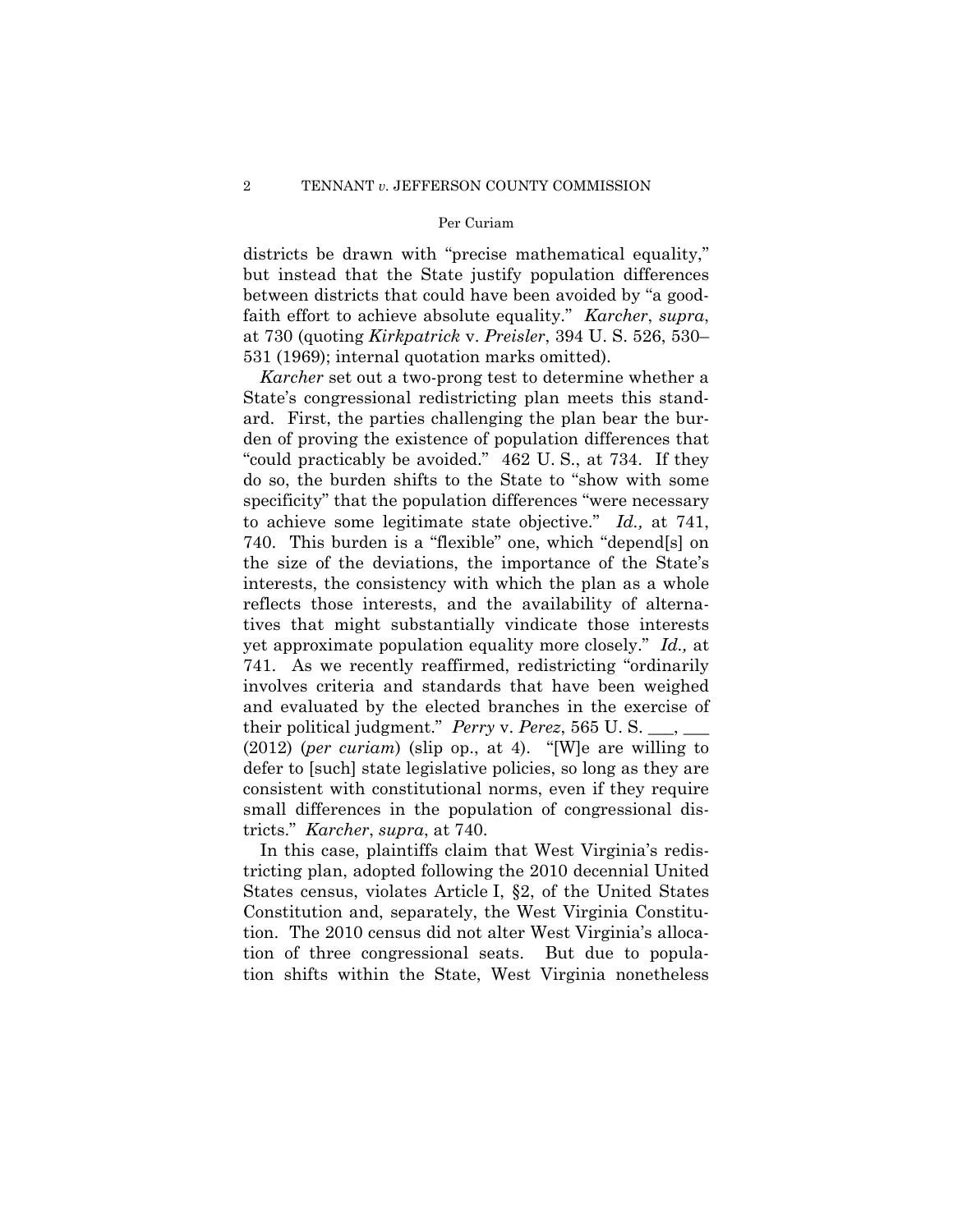began redistricting to comply with the requirements in our precedents.

In August 2011, the West Virginia Legislature convened an extraordinary session, and the State Senate formed a 17-member Select Committee on Redistricting. The committee first considered a redistricting plan championed by its chair, Majority Leader John Unger, and dubbed "the Perfect Plan" because it achieved a population difference of a single person between the largest and smallest districts. That appears, however, to have been the only perfect aspect of the Perfect Plan. State legislators expressed concern that the plan contravened the State's longstanding rule against splitting counties, placed two incumbents' residences in the same district, and moved one-third of the State's population from one district to another.

The following day, members of the Redistricting Committee introduced seven additional plans. The committee eventually reported to the full Senate the eighth proposal, referred to as S. B. 1008. The full Senate rejected a ninth proposal offered as an amendment on the floor and adopted S. B. 1008 by a vote of 27 to 4. The House of Delegates approved the bill without debate by a vote of 90 to 5. Governor Earl Tomblin signed the bill into law on August 18, 2011.

S. B. 1008, codified at W. Va. Code Ann. §1–2–3 (Lexis 2012 Supp.), does not split county lines, redistrict incumbents into the same district, or require dramatic shifts in the population of the current districts. Indeed, S. B. 1008's chief selling point was that it required very little change to the existing districts: It moved just one county, representing 1.5% of the State's population, from one district to another. This was the smallest shift of any plan considered by the legislature. S. B. 1008, however, has a population variance of 0.79%, the second highest variance of the plans the legislature considered. That is, the popu-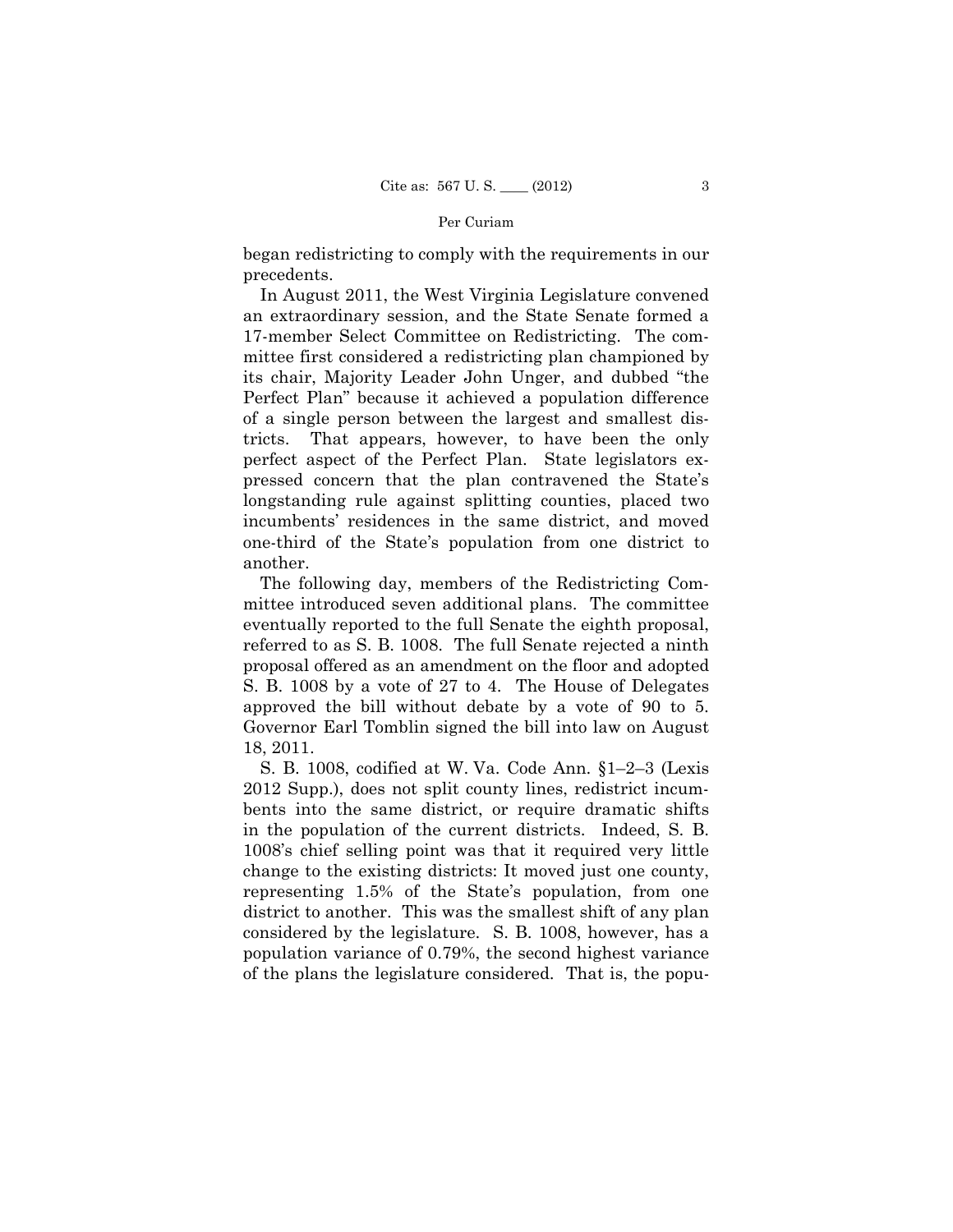lation difference between the largest and smallest districts in S. B. 1008 equals 0.79% of the population of the average district.

The Jefferson County Commission and two of its county commissioners sued to enjoin the State from implementing S. B. 1008. At trial, the State conceded that it could have adopted a plan with lower population variations. The State argued, however, that legitimate state policies justified the slightly higher variances in S. B. 1008, citing this Court's statement from *Karcher* that "[a]ny number of consistently applied legislative policies might justify some variance, including, for instance, making districts compact, respecting municipal boundaries, preserving the cores of prior districts, and avoiding contests between incumbent Representatives." 462 U. S., at 740. The State noted *Karcher*'s approving reference to a District Court opinion upholding a previous West Virginia redistricting plan with a population variance of 0.78%—virtually identical to the variance in S. B. 1008. See *id.,* at 740–741 (citing *West Virginia Civil Liberties Union* v. *Rockefeller*, 336 F. Supp. 395 (SD W. Va. 1972)).

The District Court nonetheless granted the injunction, holding that the State's asserted objectives did not justify the population variance. With respect to the objective of not splitting counties, the District Court acknowledged that West Virginia had never in its history divided a county between two or more congressional districts. The court speculated, however, that the practice of *other* States dividing counties between districts "may portend the eventual deletion" of respecting such boundaries as a potentially legitimate justification for population variances. App. to Juris. Statement 15, n. 6. The court also faulted the West Virginia Legislature for failing "to create a contemporaneous record sufficient to show that S. B. 1008's entire 4,871-person variance—or even a discrete, numerically precise portion thereof—was attributable" to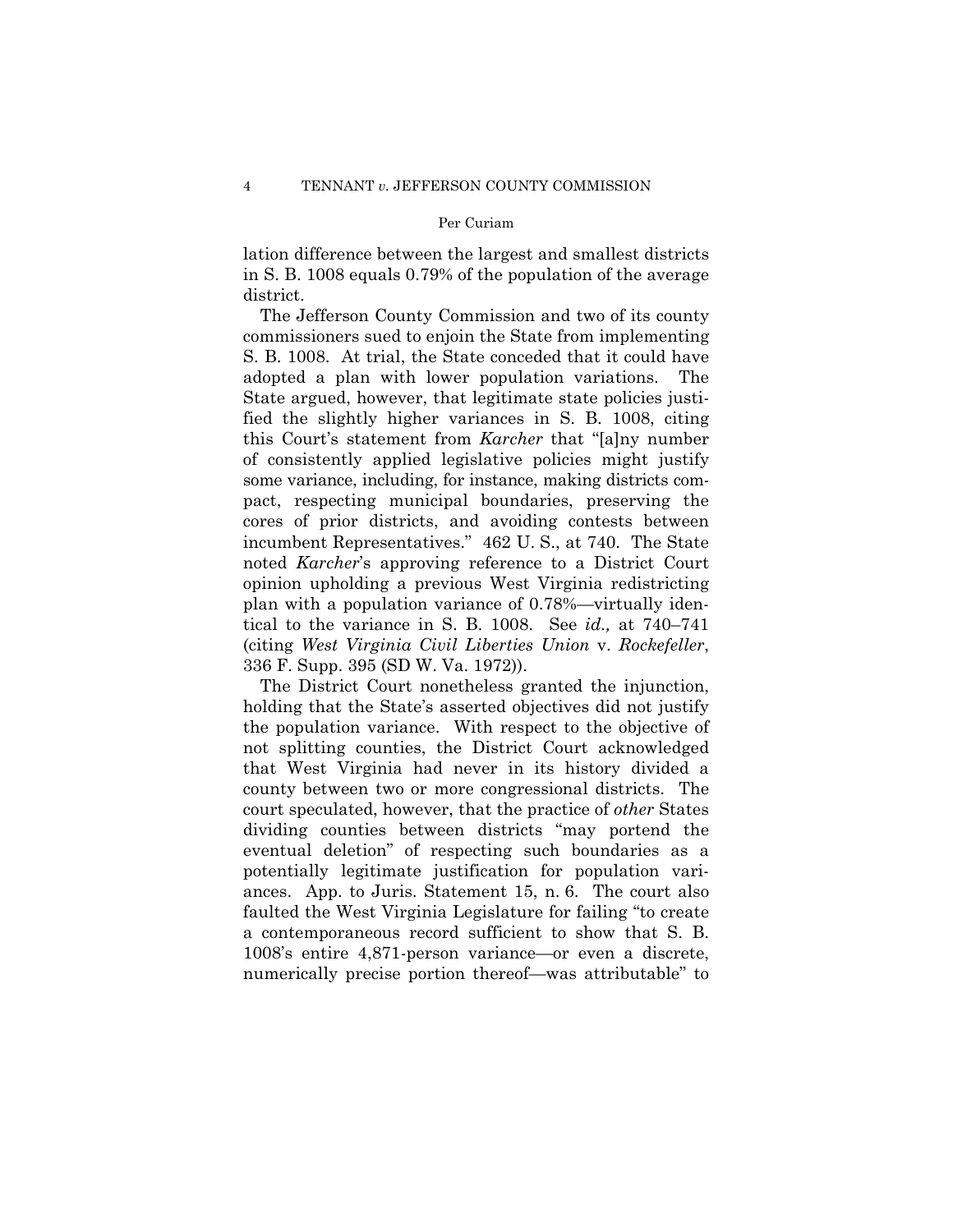the State's interest in respecting county boundaries and noted that several other plans under consideration also did not split counties. *Id.,* at 15, 16.

 S. B. 1008 best preserved the core of existing districts. The court further questioned the State's assertion that Preserving the core of a district, the court reasoned, involved respecting the "'[s]ocial, cultural, racial, ethnic, and economic interests common to the population of the area,'" *id.,* at 17 (quoting *Graham* v. *Thornburgh*, 207 F. Supp. 2d 1280, 1286 (Kan. 2002)), not a "dogged insistence that change be minimized for the benefit of the delicate citizenry," App. to Juris. Statement 20. The District Court concluded that although acclimating to a new congressional district and Congressperson "may give rise to a modicum of anxiety and inconvenience, avoiding constituent discomfort at the margins is not among those policies recognized in *Karcher* as capable of legitimizing a variance." *Ibid.* 

With respect to preventing contests between incumbents, the District Court again faulted the legislature for failing to build a record "linking all or a specific part of the variance" to that asserted interest. *Id.*, at 22. And the District Court found that although 0.79% was a minor variation when *Karcher* was decided, the feasibility of achieving smaller variances due to improved technology meant that the same variance must now be considered major. Because the District Court concluded that the redistricting plan was unconstitutional under Article I, §2, it did not reach plaintiffs' challenges under the West Virginia Constitution.

Chief Judge Bailey dissented. He argued that the record demonstrated the legitimacy of the State's concerns, and that no other plan satisfied all those concerns as well as S. B. 1008. He also took issue with the majority's disregard for *Karcher*'s characterization of 0.78% as an acceptable disparity. App. to Juris. Statement 39.

We stayed the District Court's order pending appeal to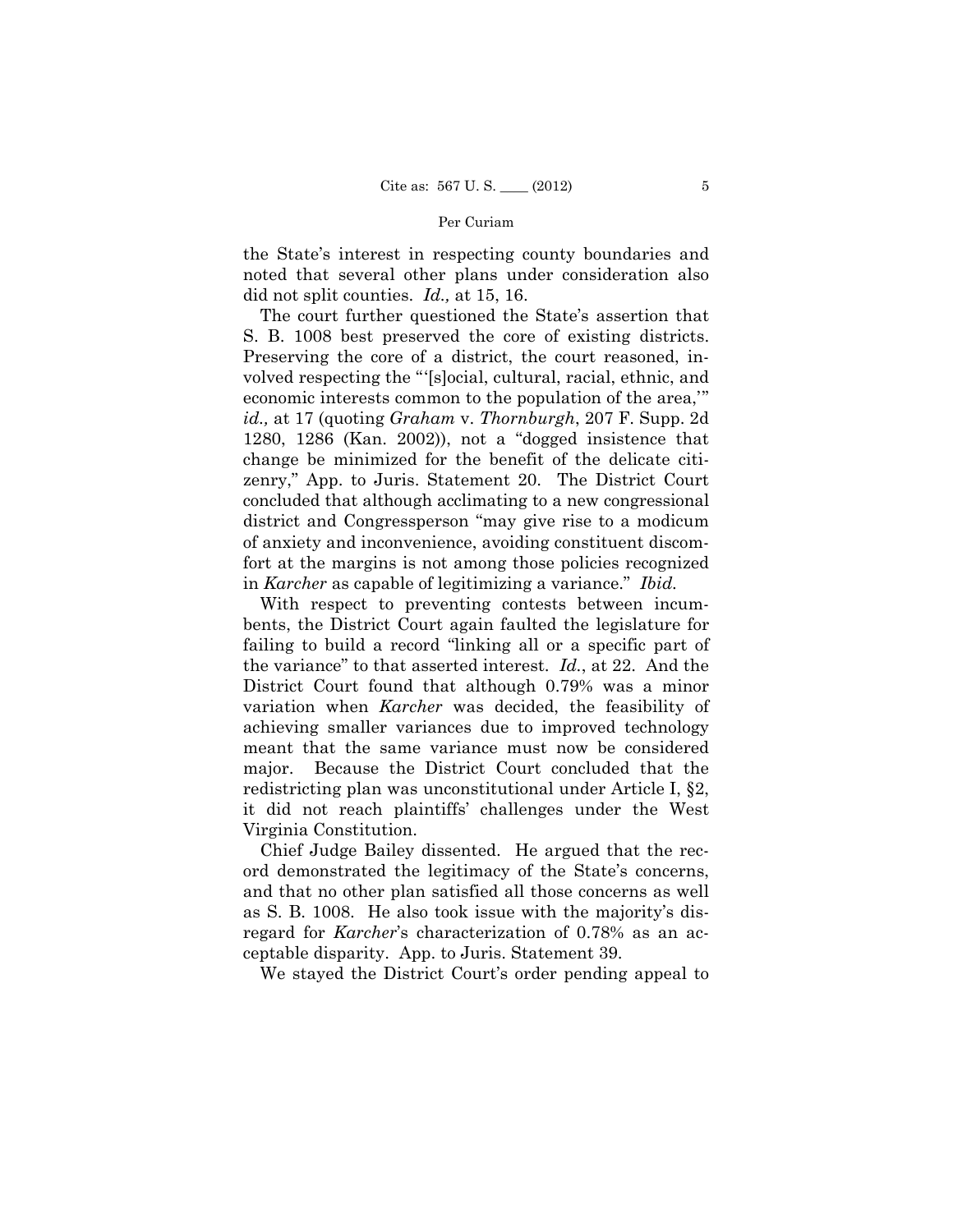this Court,  $565$  U. S.  $\_\_$  (2012), and now reverse.

Given the State's concession that it could achieve smaller population variations, the remaining question under *Karcher* is whether the State can demonstrate that "the population deviations in its plan were necessary to achieve some legitimate state objective." 462 U. S., at 740. Considering, as *Karcher* instructs, "the size of the deviations, the importance of the State's interests, the consistency with which the plan as a whole reflects those interests, and the availability of alternatives that might substantially vindicate those interests," *id.,* at 741, it is clear that West Virginia has carried its burden.

As an initial matter, the District Court erred in concluding that improved technology has converted a "minor" variation in *Karcher* into a "major" variation today. Nothing about technological advances in redistricting and mapping software has, for example, decreased population variations between a State's counties. See *id.*, at 733, n. 5. Thus, if a State wishes to maintain whole counties, it will inevitably have population variations between districts reflecting the fact that its districts are composed of unevenly populated counties. Despite technological advances, a variance of 0.79% results in no more (or less) vote dilution today than in 1983, when this Court said that such a minor harm could be justified by legitimate state objectives.

Moreover, our cases leave little doubt that avoiding contests between incumbents and not splitting political subdivisions are valid, neutral state districting policies. See, *e.g.*, *id.,* at 740. The majority cited no precedent for requiring legislative findings on the "discrete, numerically precise portion" of the variance attributable to each factor, and we are aware of none.

The District Court dismissed the State's interest in limiting the shift of population between old and new districts as "ham-handed," *id.,* at 19, because the State con-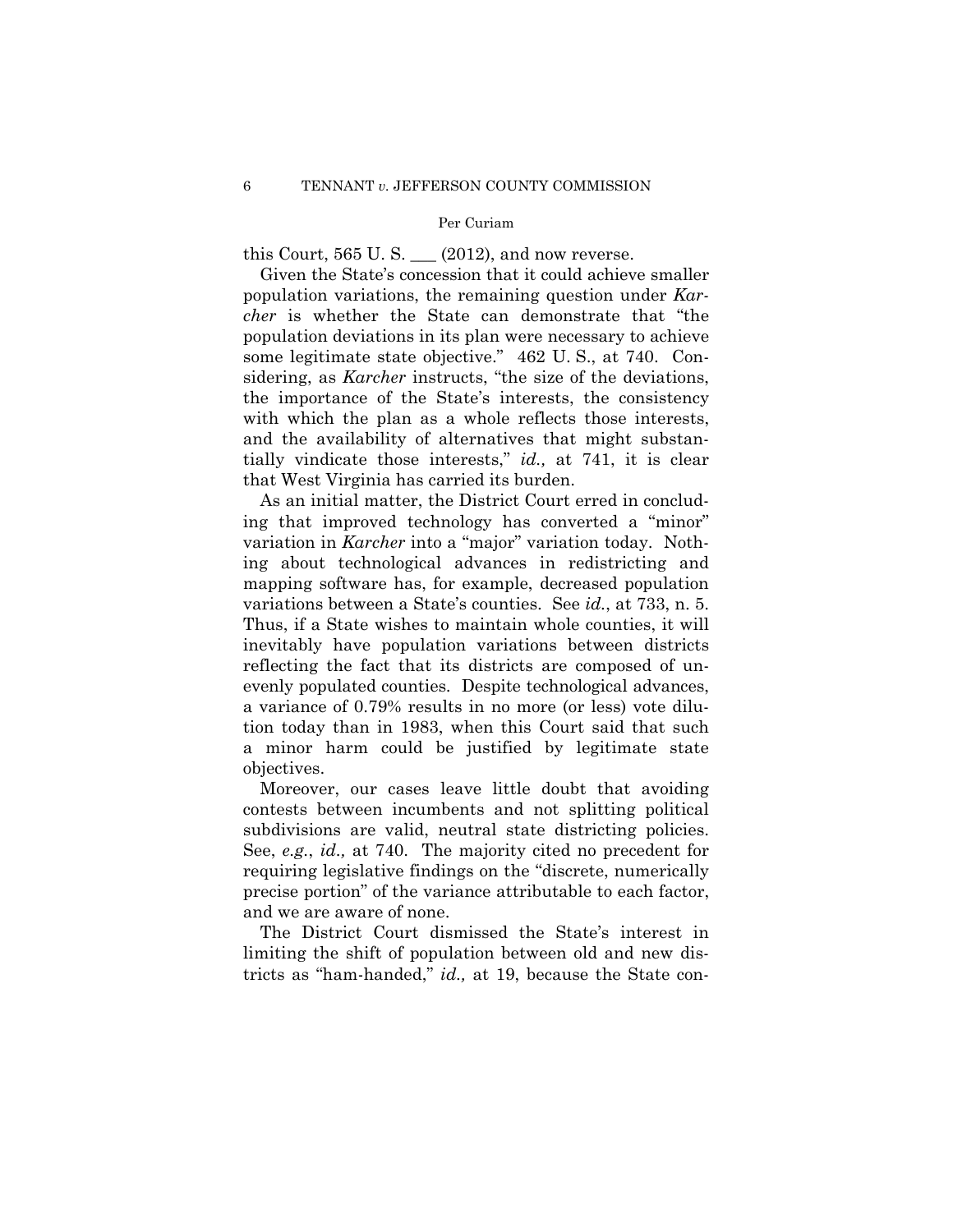sidered only "discrete bounds of geography," rather than "'[s]ocial, cultural, racial, ethnic, and economic interests common to the population of the area.'" *Id.,* at 17 (quoting *Graham* v. *Thornburgh*, *supra*, at 1286). According to the District Court, that did not qualify as "preserving the cores of prior districts" under *Karcher*, 462 U. S., at 740– 741.

Regardless of how to read that language from *Karcher*, however, our opinion made clear that its list of possible justifications for population variations was not exclusive. See *id.*, at 740 ("Any number of consistently applied legislative policies might justify some variance, including, for instance, . . ."). The desire to minimize population shifts between districts is clearly a valid, neutral state policy. See, *e.g.*, *Turner* v. *Arkansas*, 784 F. Supp. 585, 588–589 (ED Ark. 1991), summarily aff 'd, 504 U. S. 952 (1992). S. B. 1008 achieves significantly lower population shifts than the alternative plans—more than four times lower than the closest alternative, and more than 25 times lower than others.

None of the alternative plans came close to vindicating all three of the State's legitimate objectives while achieving a lower variance. All other plans failed to serve at least one objective as well as S. B. 1008 does; several were worse with respect to two objectives; and the Perfect Plan failed as to all three of the State's objectives. See App. to Juris. Statement 43–45. This is not to say that anytime a State must choose between serving an additional legitimate objective and achieving a lower variance, it may choose the former. But here, given the small "size of the deviations," as balanced against "the importance of the State's interests, the consistency with which the plan as a whole reflects those interests," and the lack of available "alternatives that might substantially vindicate those interests yet approximate population equality more closely," *Karcher*, *supra,* at 741, S. B. 1008 is justified by the